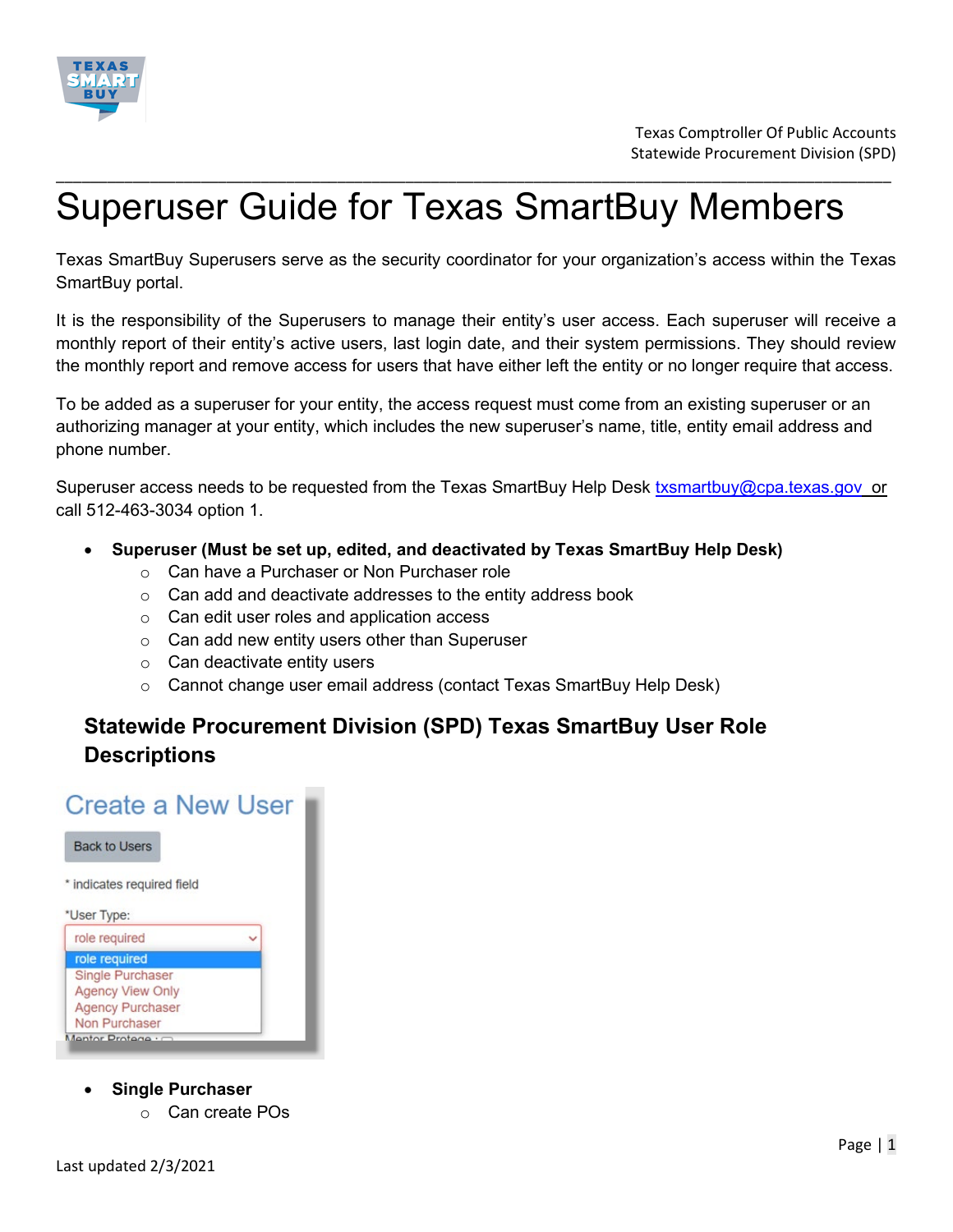

- $\circ$  Can view and edit their own POs
- o Can cancel their own POs

#### • **Agency View Only**

 $\circ$  Can view any POs created by their entity. This access is good for users like accounts payable or others that need to view POs but aren't in a purchaser role.

\_\_\_\_\_\_\_\_\_\_\_\_\_\_\_\_\_\_\_\_\_\_\_\_\_\_\_\_\_\_\_\_\_\_\_\_\_\_\_\_\_\_\_\_\_\_\_\_\_\_\_\_\_\_\_\_\_\_\_\_\_\_\_\_\_\_\_\_\_\_\_\_\_\_\_\_\_\_\_\_\_\_\_\_\_\_\_\_\_\_\_\_\_\_\_\_\_\_

o These users don't typically have access to other SPD applications

#### • **Agency Purchaser**

- o Can create POs
- $\circ$  Can view and edit any PO for their entity
- o Can cancel any PO for their entity
- **Non Purchaser**
	- o Can create shopping carts
	- $\circ$  Can save shopping carts
	- $\circ$  Can have multiple saved carts
	- $\circ$  Can share carts with purchasers
	- o Cannot checkout to create POs

# **Statewide Procurement Division (SPD) Applications Descriptions**

| Create a New User                  |
|------------------------------------|
| <b>Back to Users</b>               |
| * indicates required field         |
| *User Type:                        |
| role required                      |
| <b>FSBD/Procurement</b>            |
| Oversight & Delegation : $\Box$    |
| 5k Purchasing Restriction : $\Box$ |

- **ESBD Electronic State Business Daily/Procurement Oversight & Delegation -** This access allows users to post solicitations and/or awards on the ESBD advertising platform and submit solicitations directly to SPD for Procurement Oversight and Delegation (POD) or Contract Advisory Team (CAT) review before posting on the ESBD**.**
- **5K Purchasing Restriction -** When this permission is selected the purchaser is only allowed to create POs totaling \$5,000 or less.

For more information about Procurement training, visit the **SPD Training and Policy Division website**.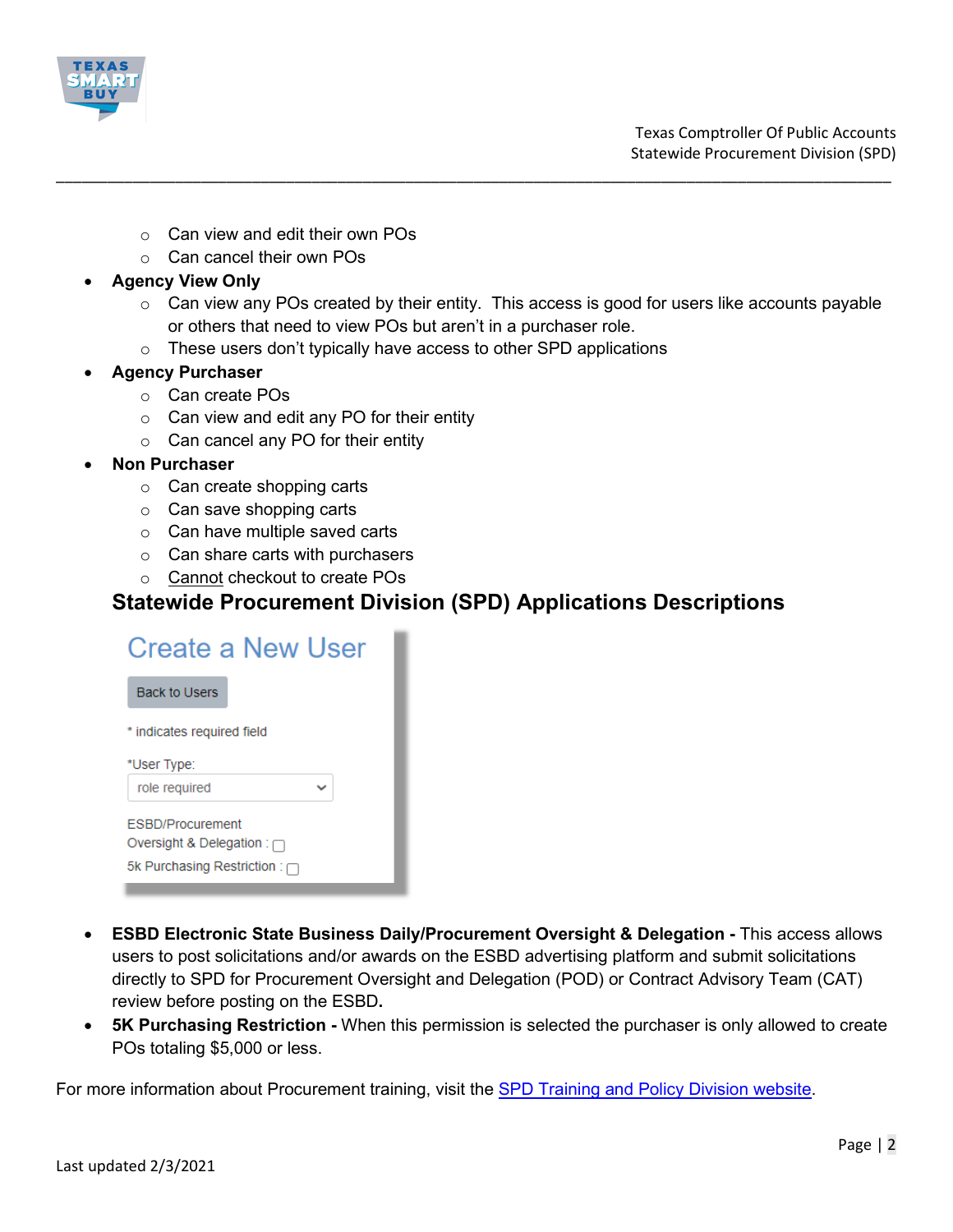

# **User Management**

#### **Creating New Users**

- Choose Users from My Account
- **Create User**

| <b>My Account</b>                              | Users                                                                                     |                                                                    |                                                                         |          |                       |
|------------------------------------------------|-------------------------------------------------------------------------------------------|--------------------------------------------------------------------|-------------------------------------------------------------------------|----------|-----------------------|
| Overview                                       | Create User                                                                               |                                                                    |                                                                         |          |                       |
| <b>Addresses</b>                               | <b>User List</b>                                                                          |                                                                    |                                                                         |          |                       |
| <b>Update Your Password</b>                    |                                                                                           |                                                                    |                                                                         |          |                       |
| <b>Update Your Security Questions</b>          | <b>Name</b>                                                                               | Phone                                                              | <b>Access</b><br>true                                                   | $Z$ Edit | <b>T</b> Deactivate   |
| <b>Users</b>                                   | <b>Login Email</b>                                                                        | <b>TSB Role</b>                                                    | <b>Applications</b>                                                     |          |                       |
| <b>ESBD</b>                                    | <b>Contact Email</b>                                                                      | <b>CPA Purchaser Center</b>                                        |                                                                         |          |                       |
| Procurement Oversight &<br>Delegation          | Name                                                                                      | Phone                                                              | <b>Access</b>                                                           | $Z$ Edit | <b>iii</b> Deactivate |
| <b>My Settings</b>                             | <b>Eric Se</b><br><b>Login Email</b><br><b>Contact Email</b><br><b>Ujicova texas pov</b>  | $(512)$ 463-4840<br><b>TSB Role</b><br><b>CPA Purchaser Center</b> | true<br><b>Applications</b><br><b>HUB Report</b>                        |          |                       |
| <b>Profile</b>                                 |                                                                                           |                                                                    |                                                                         |          |                       |
| erin.bennett@test.cpa.gov                      | <b>Name</b><br>First Last                                                                 | Phone<br>(111) 222-3333                                            | <b>Access</b><br>true                                                   | $Z$ Edit | <b>iii</b> Deactivate |
| $(555) 555-5555$                               | <b>Login Email</b><br>first.last@aol.com<br><b>Contact Email</b><br>contact.email@aol.com | <b>TSB Role</b><br><b>CPA Non Purchaser</b>                        | <b>Applications</b><br><b>VPTS</b><br>TPPD<br>5K Purchasing Restriction |          |                       |
| <b>Contact Superuser</b>                       |                                                                                           |                                                                    |                                                                         |          |                       |
| My Agency Superuser<br><b>Information List</b> | Name<br><b>Joe Coodman</b>                                                                | Phone                                                              | <b>Access</b><br>trup                                                   | $Z$ Edit | <b>iii</b> Deactivate |

\_\_\_\_\_\_\_\_\_\_\_\_\_\_\_\_\_\_\_\_\_\_\_\_\_\_\_\_\_\_\_\_\_\_\_\_\_\_\_\_\_\_\_\_\_\_\_\_\_\_\_\_\_\_\_\_\_\_\_\_\_\_\_\_\_\_\_\_\_\_\_\_\_\_\_\_\_\_\_\_\_\_\_\_\_\_\_\_\_\_\_\_\_\_\_\_\_\_

- 1. Select the appropriate user access role in the User Type field.
- 2. Check any application access the user needs.
- 3. Enter the user's contact information
	- First Name
	- Last Name
	- Login Email (used to login to the portal)
	- Contact Email (email where system notifications will be sent including POs)
	- Phone
- 4. Select Add User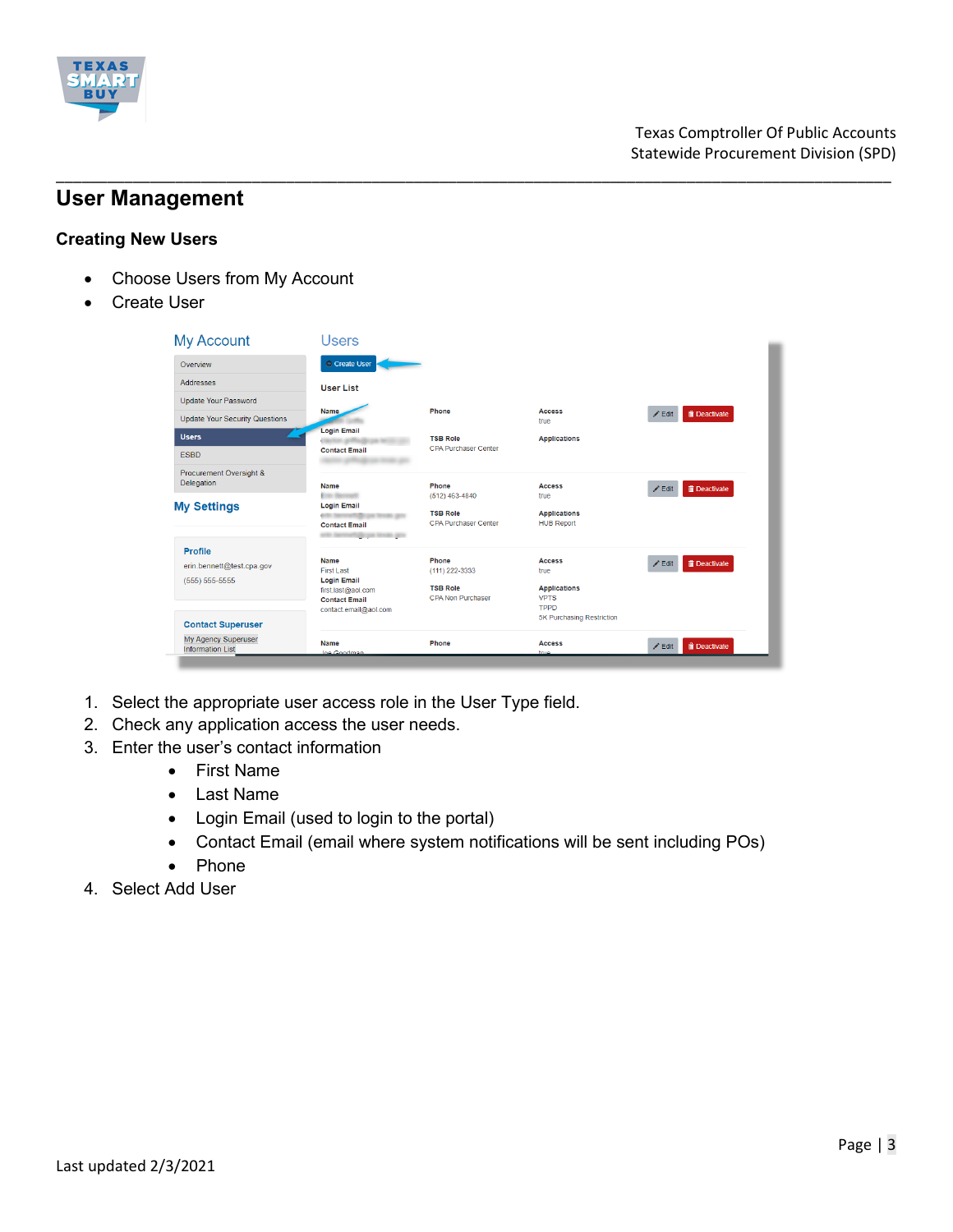

# My Account

| <b>IVIY ACCOUNT</b>                                                        | <b>Create a New User</b>                                       |
|----------------------------------------------------------------------------|----------------------------------------------------------------|
| Overview                                                                   | <b>Back to Users</b>                                           |
| Addresses                                                                  |                                                                |
| <b>Update Your Password</b>                                                | * indicates required field<br>*User Type:                      |
| <b>Update Your Security Questions</b>                                      | role required                                                  |
| <b>Users</b>                                                               | <b>ESBD/Procurement</b>                                        |
| <b>ESBD</b>                                                                | Oversight & Delegation: $\cap$<br>5k Purchasing Restriction: n |
| Procurement Oversight &<br>Delegation                                      | First Name                                                     |
| <b>My Settings</b>                                                         | *Last Name                                                     |
| <b>Profile</b>                                                             | *Login Email                                                   |
| erin.bennett@test.cpa.gov<br>$(555) 555-5555$                              | *Contact Email                                                 |
|                                                                            | Phone                                                          |
| <b>Contact Superuser</b><br>My Agency Superuser<br><b>Information List</b> | <b>Add User</b>                                                |

# **Editing Users**

- 1. Choose Users from My Account Navigation
- 2. Select the Edit button associated with the desired user.

| <b>My Account</b>                     | <b>Users</b>                                                                    |                                                |                                          |                                        |
|---------------------------------------|---------------------------------------------------------------------------------|------------------------------------------------|------------------------------------------|----------------------------------------|
| Overview                              | Create User                                                                     |                                                |                                          |                                        |
| Addresses                             | <b>User List</b>                                                                |                                                |                                          |                                        |
| Update Your Password                  | Nam <sub>c</sub>                                                                | Phone                                          | <b>Access</b>                            |                                        |
| <b>Update Your Security Questions</b> |                                                                                 |                                                | true                                     | <b>in</b> Deactivate<br>$Z$ Edit       |
| <b>Users</b>                          | <b>Login Email</b>                                                              | <b>TSB Role</b>                                | <b>Applications</b>                      |                                        |
| <b>ESBD</b>                           | <b>Contact Email</b>                                                            | <b>CPA Purchaser Center</b>                    |                                          |                                        |
| Procurement Oversight &<br>Delegation |                                                                                 |                                                |                                          |                                        |
|                                       | <b>Name</b>                                                                     | <b>Phone</b><br>$(512)$ 463-4840               | <b>Access</b><br>true                    | <b>iii</b> Deactivate<br>$\angle$ Edit |
| <b>My Settings</b>                    | <b>Login Email</b><br><b>Contract Contract Contract</b><br><b>Contact Email</b> | <b>TSB Role</b><br><b>CPA Purchaser Center</b> | <b>Applications</b><br><b>HUB Report</b> |                                        |

\_\_\_\_\_\_\_\_\_\_\_\_\_\_\_\_\_\_\_\_\_\_\_\_\_\_\_\_\_\_\_\_\_\_\_\_\_\_\_\_\_\_\_\_\_\_\_\_\_\_\_\_\_\_\_\_\_\_\_\_\_\_\_\_\_\_\_\_\_\_\_\_\_\_\_\_\_\_\_\_\_\_\_\_\_\_\_\_\_\_\_\_\_\_\_\_\_\_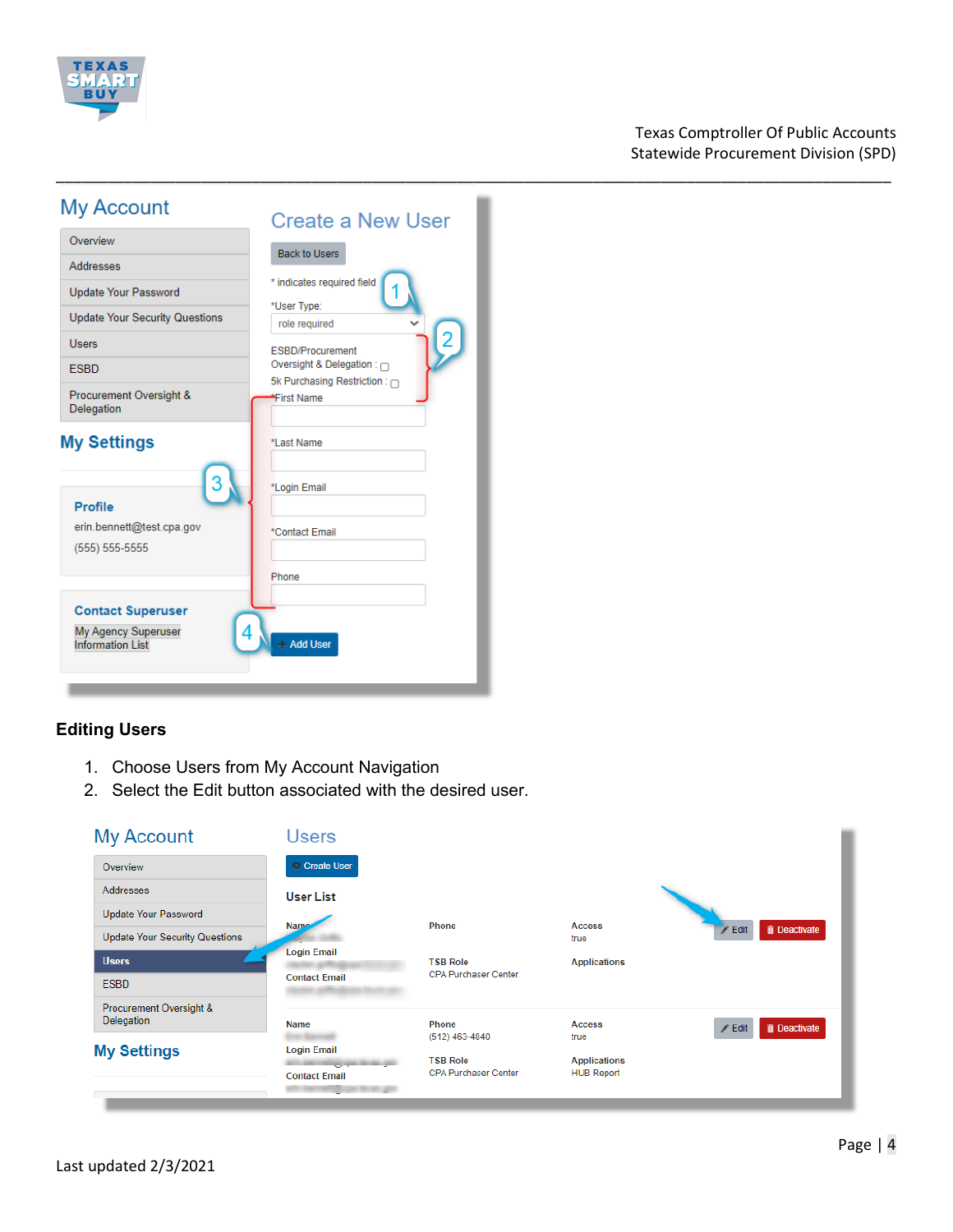

- \_\_\_\_\_\_\_\_\_\_\_\_\_\_\_\_\_\_\_\_\_\_\_\_\_\_\_\_\_\_\_\_\_\_\_\_\_\_\_\_\_\_\_\_\_\_\_\_\_\_\_\_\_\_\_\_\_\_\_\_\_\_\_\_\_\_\_\_\_\_\_\_\_\_\_\_\_\_\_\_\_\_\_\_\_\_\_\_\_\_\_\_\_\_\_\_\_\_ 3. The User's information will be displayed
	- 4. Make required changes
	- 5. Select Update User
	- 6. Cancel will not save changes

| <b>Edit User</b>                                                                           | <b>CLOSE</b> ×               |
|--------------------------------------------------------------------------------------------|------------------------------|
| * indicates required field                                                                 |                              |
| Single Purchaser<br>$\checkmark$<br>*TSB Role:                                             |                              |
| ESBD/Procurement Oversight & Delegation : 0<br>5K Purchasing Restriction: n<br>*First Name |                              |
| *Last Name                                                                                 |                              |
| Phone                                                                                      |                              |
| <b>Contact Email</b>                                                                       |                              |
|                                                                                            | <b>Update User</b><br>Cancel |

**Note: You are not allowed to change the login email. If the login email address needs to be changed or corrected, you will need to contact the [Texas SmartBuy Help Desk.](mailto:txsmartbuy@cpa.texas.gov)**

# **Deactivating/Reactivating Users**

- 1. Choose Users from My Account Navigation
- 2. Select the Deactivate button on the desired user
- 3. You will be prompted to enter the reason the user's access is being removed
- 4. Select Yes to remove the user's access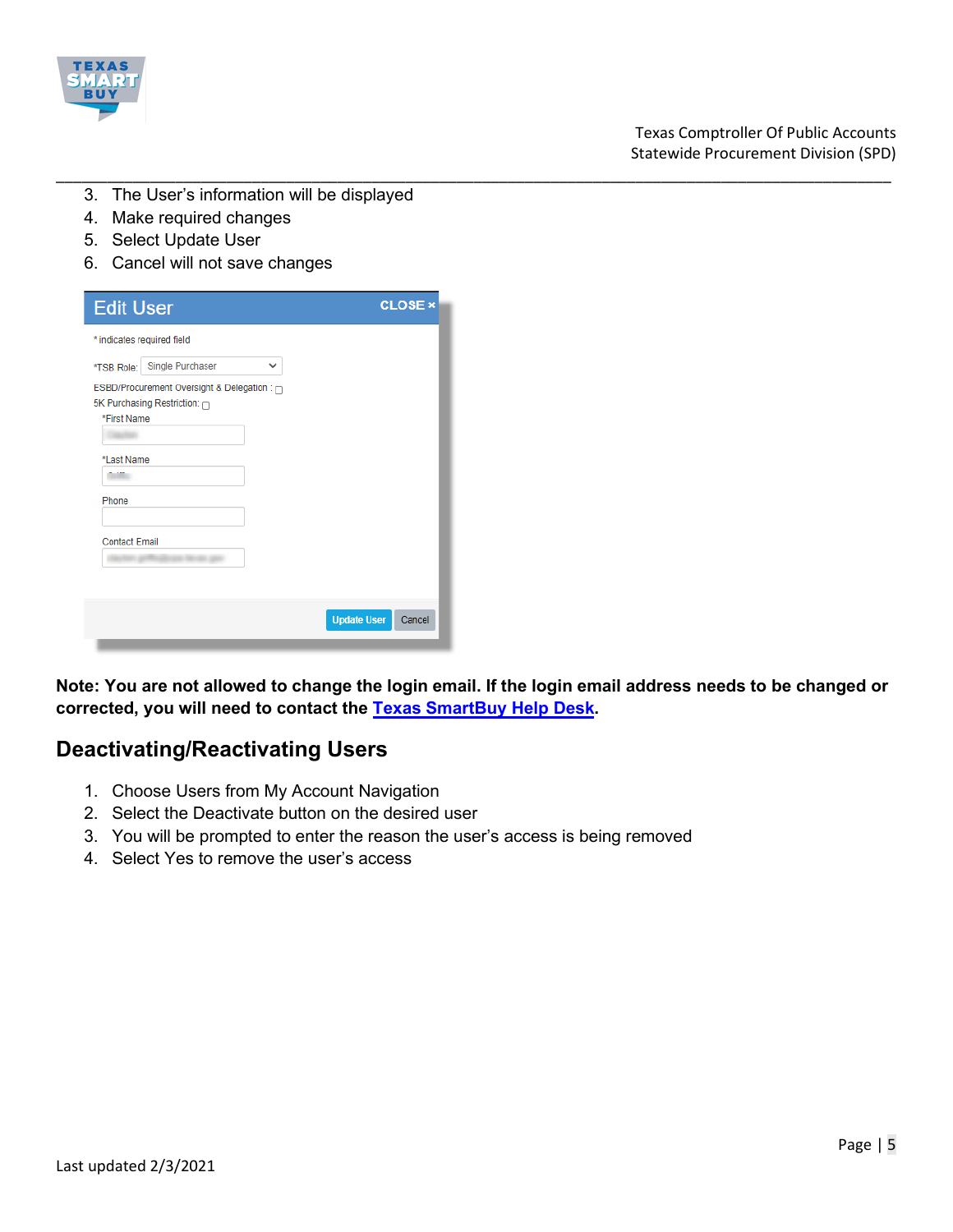

| <b>My Account</b>                     | <b>Users</b>                               |                                                                  |                                                  |                                    |
|---------------------------------------|--------------------------------------------|------------------------------------------------------------------|--------------------------------------------------|------------------------------------|
| Overview                              | Create User                                |                                                                  |                                                  |                                    |
| Addresses                             | <b>User List</b>                           |                                                                  |                                                  |                                    |
| <b>Update Your Password</b>           |                                            |                                                                  |                                                  |                                    |
| <b>Update Your Security Questions</b> | Nam <sub>c</sub>                           | Phone                                                            | <b>Access</b><br>true                            | <b>Deactivate</b><br>/ Edit        |
| <b>Users</b>                          | <b>Login Email</b>                         | <b>TSB Role</b>                                                  | <b>Applications</b>                              |                                    |
| <b>ESBD</b>                           | <b>Contact Email</b>                       | <b>CPA Purchaser Center</b>                                      |                                                  |                                    |
| Procurement Oversight &<br>Delegation | Name                                       | Phone                                                            | <b>Access</b>                                    | <b>Deactivate</b><br>$\angle$ Edit |
| <b>My Settings</b>                    | <b>Login Email</b><br><b>Contact Email</b> | (512) 463-4840<br><b>TSB Role</b><br><b>CPA Purchaser Center</b> | true<br><b>Applications</b><br><b>HUB Report</b> |                                    |

| <b>Deactivate User</b>                                                                   | <b>CLOSE ×</b>   |
|------------------------------------------------------------------------------------------|------------------|
| Are you sure you want to deactivate this user?<br>Please enter reason for removing user: |                  |
|                                                                                          | Yes<br><b>No</b> |

5. You will receive this confirmation message. Press OK to close the message box.



6. To reactivate a user's access select Reactivate

| <b>Name</b>                          | Phone           | <b>Access</b>       | $\angle$ Edit<br><b>Reactivate</b> |
|--------------------------------------|-----------------|---------------------|------------------------------------|
| <b>Address Test</b>                  | (123) 456-7890  | false               |                                    |
| <b>Login Email</b><br>atest@aol.com  | <b>TSB Role</b> | <b>Applications</b> |                                    |
| <b>Contact Email</b><br>areal@me.com |                 |                     |                                    |

- 7. Select the appropriate role and application permissions
- 8. Select Yes to complete the change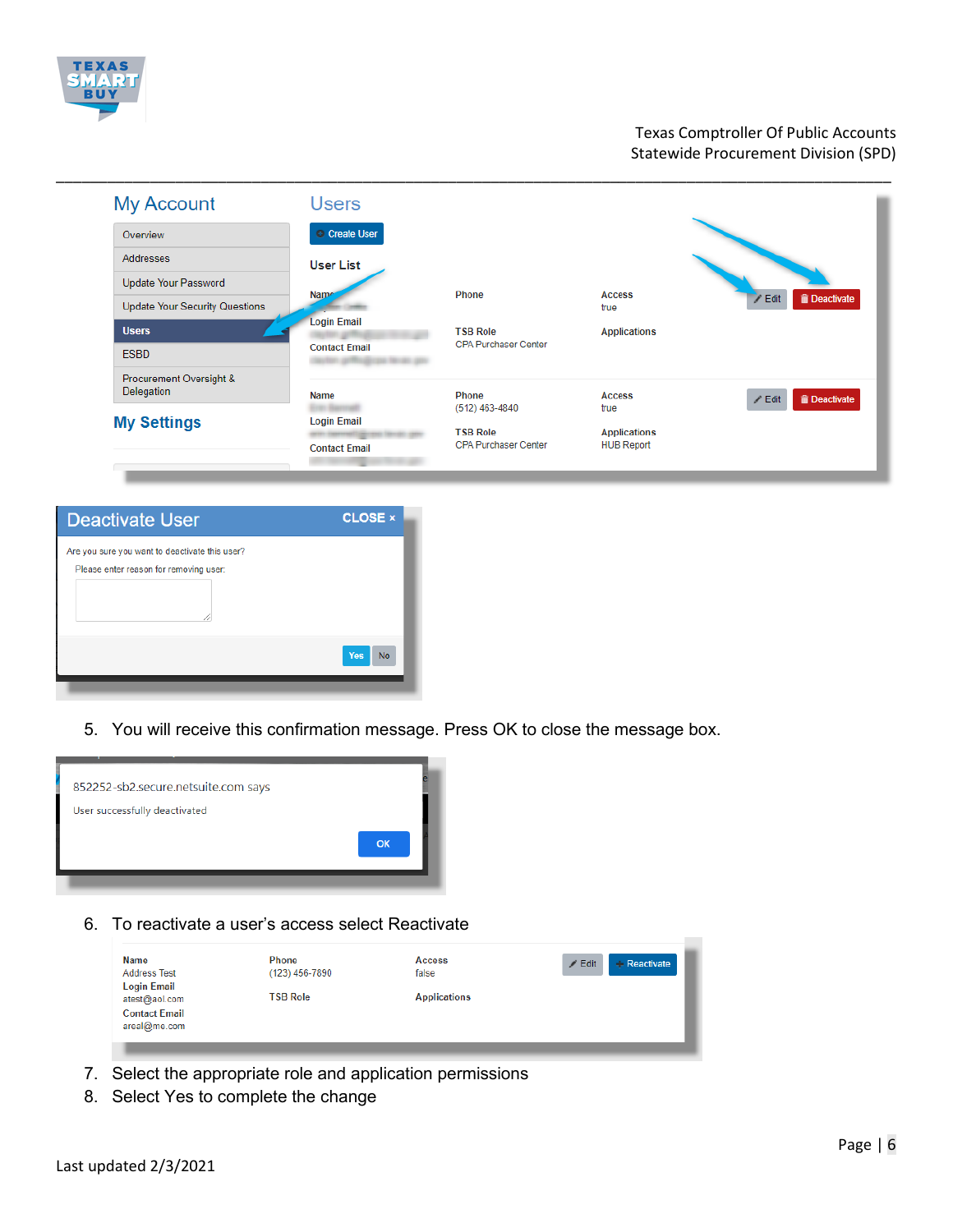



# **Address Book**

Texas SmartBuy provides superusers with address book management for your entity. Your entity address book is a group-level address book with all your shipping and billing addresses combined for the entire entity. The list of addresses is shared by all purchasers from your respective entity.

Purchasers need to contact their superuser to add an address in the address book. A list of superuser contacts is linked from the My Account page.

# **My Account**

**Update Your Password Update Your Security Questions** 

Procurement Oversight &

Overview

Addresses

Users

**ESBD** 

Delegation

**My Settings** 

# **Welcome to the Portal**

**Announcements Section** 

Home

# **Main Announcement Page**

Google Chrome is the preferred browser for Texas SmartBuy.

Users may experience page loading issues in other browsers. If refreshing pages does not work, please contact Texas SmartBuy Support at: spd.outreach@cpa.texas.gov

# **Profile** erin.bennett@test.cpa.gov  $(555) 555-5555$

**Contact Superuser** My Agency Superuser **Information List** 

# **Addresses Page**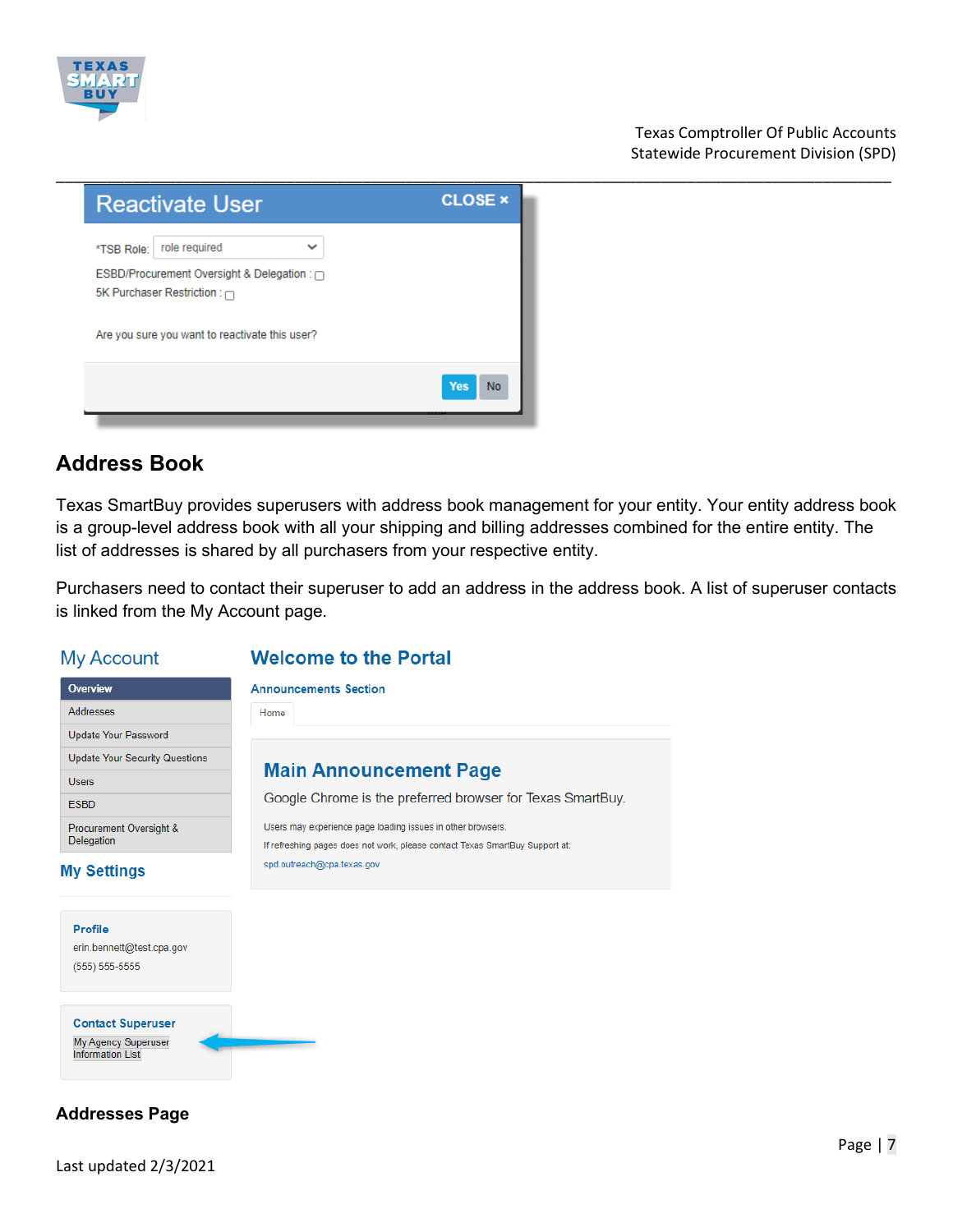

\_\_\_\_\_\_\_\_\_\_\_\_\_\_\_\_\_\_\_\_\_\_\_\_\_\_\_\_\_\_\_\_\_\_\_\_\_\_\_\_\_\_\_\_\_\_\_\_\_\_\_\_\_\_\_\_\_\_\_\_\_\_\_\_\_\_\_\_\_\_\_\_\_\_\_\_\_\_\_\_\_\_\_\_\_\_\_\_\_\_\_\_\_\_\_\_\_\_ As the Texas SmartBuy superuser you have additional functions on the Addresses page. Superusers are authorized to add and deactivate the address listings on behalf of the organization. Access the entity address book by selecting Addresses from the My Account navigation.

| <b>My Account</b>                                                          | Addresses                                               |                                       |                                                                                        |
|----------------------------------------------------------------------------|---------------------------------------------------------|---------------------------------------|----------------------------------------------------------------------------------------|
| Overview                                                                   | <b>Shipping Default</b>                                 |                                       | <b>Billing Default</b>                                                                 |
| <b>Addresses</b>                                                           | No default shipping address is set.                     |                                       | No default billing address is set.                                                     |
| <b>Update Your Password</b>                                                | <b>Filter Addresses</b>                                 |                                       |                                                                                        |
| <b>Update Your Security Questions</b>                                      | <b>Location Code</b>                                    | <b>Contact Name</b>                   | Select an Address Type<br>$\checkmark$                                                 |
| <b>Users</b>                                                               | <b>Street Name</b>                                      | City                                  | Zip                                                                                    |
| <b>ESBD</b>                                                                |                                                         |                                       | <b>Clear Filters</b><br>Search                                                         |
| Procurement Oversight &<br><b>Delegation</b>                               | <b>Address List</b>                                     |                                       | 3                                                                                      |
| <b>My Settings</b>                                                         | <b>Export Address Book</b>                              | <sup>o</sup> New Address              | Location Code V<br>Show: $10 \times$<br>Sort By:<br>results er page                    |
|                                                                            | <b>Address 1</b><br><b>Lubbock Enforcement Office</b>   | <b>Address 2</b><br>5012 50th Street  | <b>Address 3</b><br><b>III</b> Deactivate<br>$\angle$ Edit<br>Suite 202                |
| Profile<br>erin.bennett@test.cpa.gov<br>$(555) 555-5555$                   | <b>Location Code</b><br>2H03<br><b>Type</b><br>Shipping | <b>Contact Name</b><br><b>Phone</b>   | <b>State Zip</b><br>City.<br>★ Set My Default Shipping<br>Lubbock, TX 79414            |
|                                                                            | <b>Address 1</b><br>925 Lamar                           | <b>Address 2</b><br><b>Suite 1900</b> | <b>Address 3</b><br><b>in Deactivate</b><br>$\angle$ Edit                              |
| <b>Contact Superuser</b><br>My Agency Superuser<br><b>Information List</b> | <b>Location Code</b><br>2H05<br><b>Type</b><br>Shipping | <b>Contact Name</b><br><b>Phone</b>   | City,<br><b>State Zip</b><br>☆ Set My Default Shippino<br>Wichita Falls, TX 76301-3414 |

# **1. Export Addresses**

As superuser, you can download the entire address list as a csv file (Excel). In the Address List section, select the blue "Export Address Book" button.

NOTE: If you need to deactivate or add several addresses, you can make the edits in the file and send a request to import to the Texas SmartBuy Helpdesk. Please add a column in front of all the other columns and indicate per row the action need: Add or Deactivate.

Email the file with your update request to  $txs$ martbuy@cpa.texas.gov

## **2. Add Addresses**

To add an address, select the "New Address" button to enter an address your purchasers plan to use on several purchase orders. (Purchasers can use the Ad Hoc address feature for unique or onetime addresses, but they are not added to the address book). Certain fields are required as indicated by an asterisk.

Required Fields:

- Address Type (Shipping, Billing, or Both)
- Address 1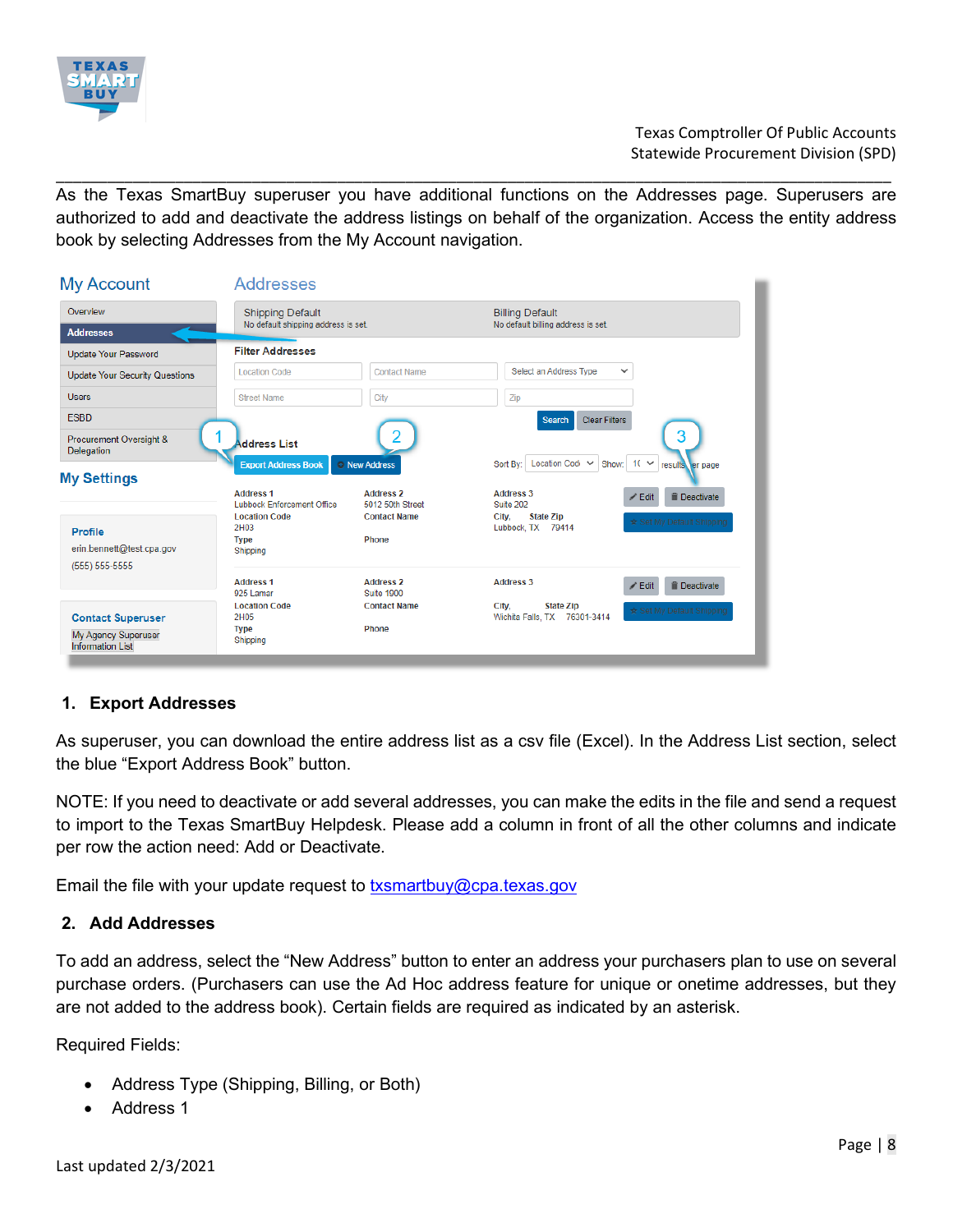

- \_\_\_\_\_\_\_\_\_\_\_\_\_\_\_\_\_\_\_\_\_\_\_\_\_\_\_\_\_\_\_\_\_\_\_\_\_\_\_\_\_\_\_\_\_\_\_\_\_\_\_\_\_\_\_\_\_\_\_\_\_\_\_\_\_\_\_\_\_\_\_\_\_\_\_\_\_\_\_\_\_\_\_\_\_\_\_\_\_\_\_\_\_\_\_\_\_\_ • City
	- **State**
	- Zip

| <b>My Account</b>                                                          | <b>Add New Address</b>                 |                     |           |
|----------------------------------------------------------------------------|----------------------------------------|---------------------|-----------|
| Overview                                                                   |                                        |                     |           |
| <b>Addresses</b>                                                           | <b>Back to Address Book</b>            |                     |           |
| <b>Update Your Password</b>                                                | * indicates required field             |                     |           |
| <b>Update Your Security Questions</b>                                      | *Address Type: O Shipping O Billing    |                     |           |
| <b>Users</b>                                                               | <b>Location Code</b>                   | <b>Contact Name</b> | Phone     |
| <b>ESBD</b>                                                                |                                        |                     |           |
| Procurement Oversight &<br>Delegation                                      | *Address 1                             | Address 2           | Address 3 |
| <b>My Settings</b>                                                         | *City<br>*State<br>*Zip<br>$T$ $\vee$  |                     |           |
| Profile<br>erin.bennett@test.cpa.gov<br>$(555) 555-5555$                   | <b>Save Address</b><br><b>*</b> Cancel |                     |           |
| <b>Contact Superuser</b><br>My Agency Superuser<br><b>Information List</b> |                                        |                     |           |

Once you save a new address, it will appear in the address list, which defaults to a sort order of ascending location codes.

## **3. Deactivate Addresses**

Select the gray "Deactivate" button to the right of an address listing. A confirmation message box will appear as a screen overlay.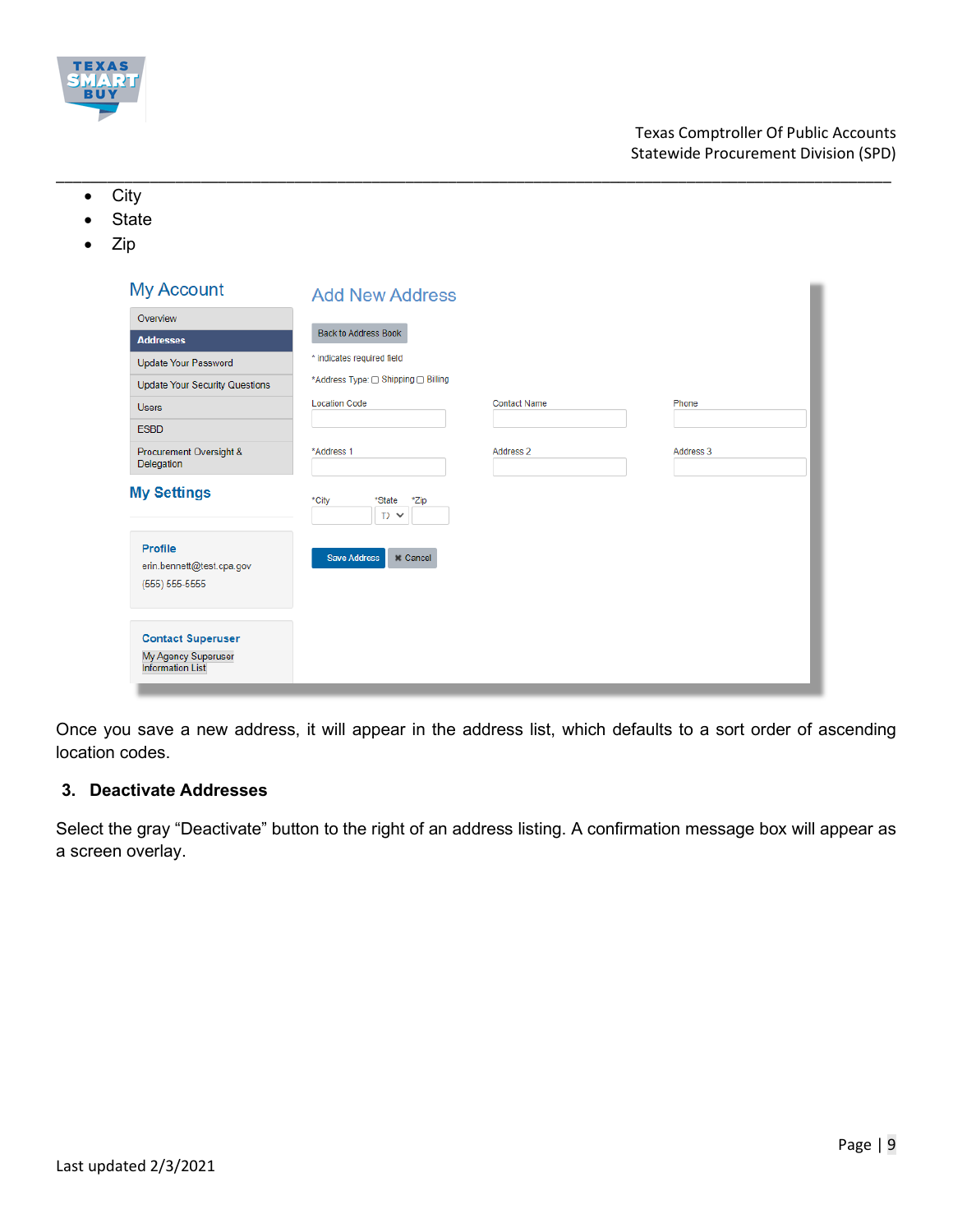

| Location Code                           | Contact Name                      | Select an Address Type                     | $\checkmark$                         |
|-----------------------------------------|-----------------------------------|--------------------------------------------|--------------------------------------|
| Street Name                             | City                              | Zip                                        |                                      |
|                                         |                                   | Clear Filters<br>Search                    |                                      |
| <b>Address List</b>                     |                                   |                                            |                                      |
| <b>Export Address Book</b>              | C New Address                     | Sort By: Location Code v Show: 10 v result | r page                               |
| Address 1<br>Lubbock Enforcement Office | Address 2<br>5012 50th Street     | Address 3<br>Suite 202                     | <b>i</b> Deactivate<br>$\angle$ Edit |
| <b>Location Code</b>                    | <b>Contact Name</b>               | State Zip<br>City,                         | Set My Default Shipping              |
| 2H03<br>Type                            | Phone                             | Lubbock, TX 79414                          |                                      |
| Shipping                                |                                   |                                            |                                      |
| Address 1                               | Address 2                         | Address 3                                  | <b>B</b> Deactivate<br>$Z$ Edit      |
| 925 Lamar<br><b>Location Code</b>       | Suite 1900<br><b>Contact Name</b> | City,<br>State Zip                         |                                      |
| 2H05                                    |                                   | Wichita Falls, TX 76301-3414               | Set My Default Shipping              |
| Type<br>Shipping                        | Phone                             |                                            |                                      |

If you select the "Yes" button, the message box will update to confirm the address was deactivated.

| <b>Deactivate Shared Address</b>          | <b>CLOSE ×</b> |
|-------------------------------------------|----------------|
| Your shared address has been deactivated. |                |
|                                           |                |
|                                           |                |

The address will disappear from the entity address list. It will not be permanently deleted from Texas SmartBuy since it may have been used on an existing purchase order.

#### **Default Addresses**

The Addresses page indicates your default shipping and billing addresses in a gray box at the top of the page. Important: The default addresses MUST be present in the gray box for purchase order entry to successfully complete. If you set a default address, it ONLY applies to your individual user account. This applies to purchasers and superusers. When a new address is created the Type field will determine if it can be used as a default billing, shipping, or both.

To set an address as the default, select either the "Set My Default Shipping" or "Set My Default Billing" -- or both -- to assign the defaults for your individual account.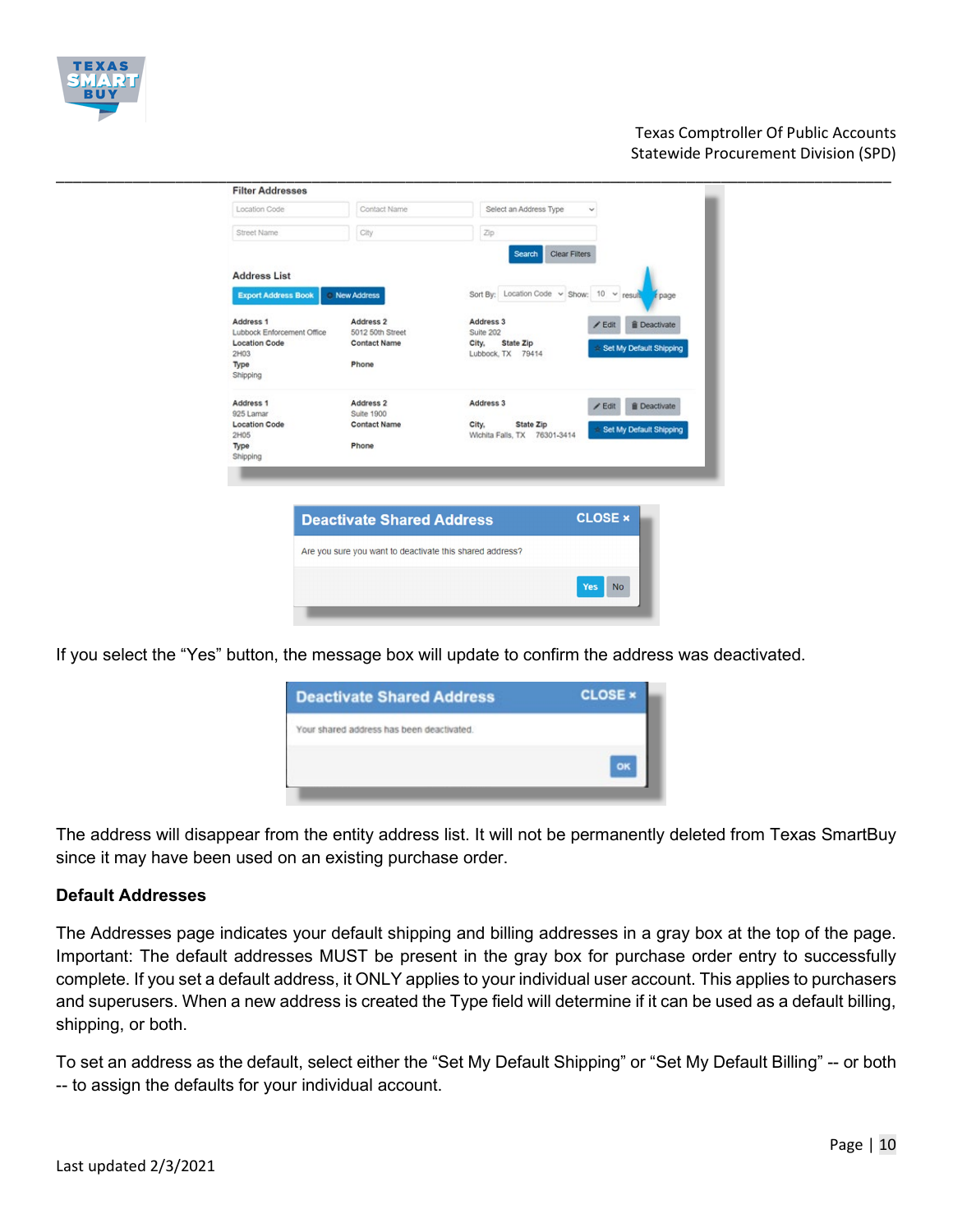



Once selected a confirmation message will appear. The Defaults will be indicated by blue buttons in the Address List. Users must sign out and sign back in for this change to take effect.

| <b>SET MY DEFAULT ADDRESS</b>                                                                                                                                                                        |    |
|------------------------------------------------------------------------------------------------------------------------------------------------------------------------------------------------------|----|
| Your default address has been updated.<br>NOTE: This default designation will not take effect until you sign out and close<br>your browser software. It will appear in your next TxSmartBuy session. |    |
|                                                                                                                                                                                                      | OK |

If you have set up an address with just one address type, only the related "Set My Default…" button will appear in the Address List. If you need to change the address type you can select edit and make the correction.



#### **Filter Addresses**